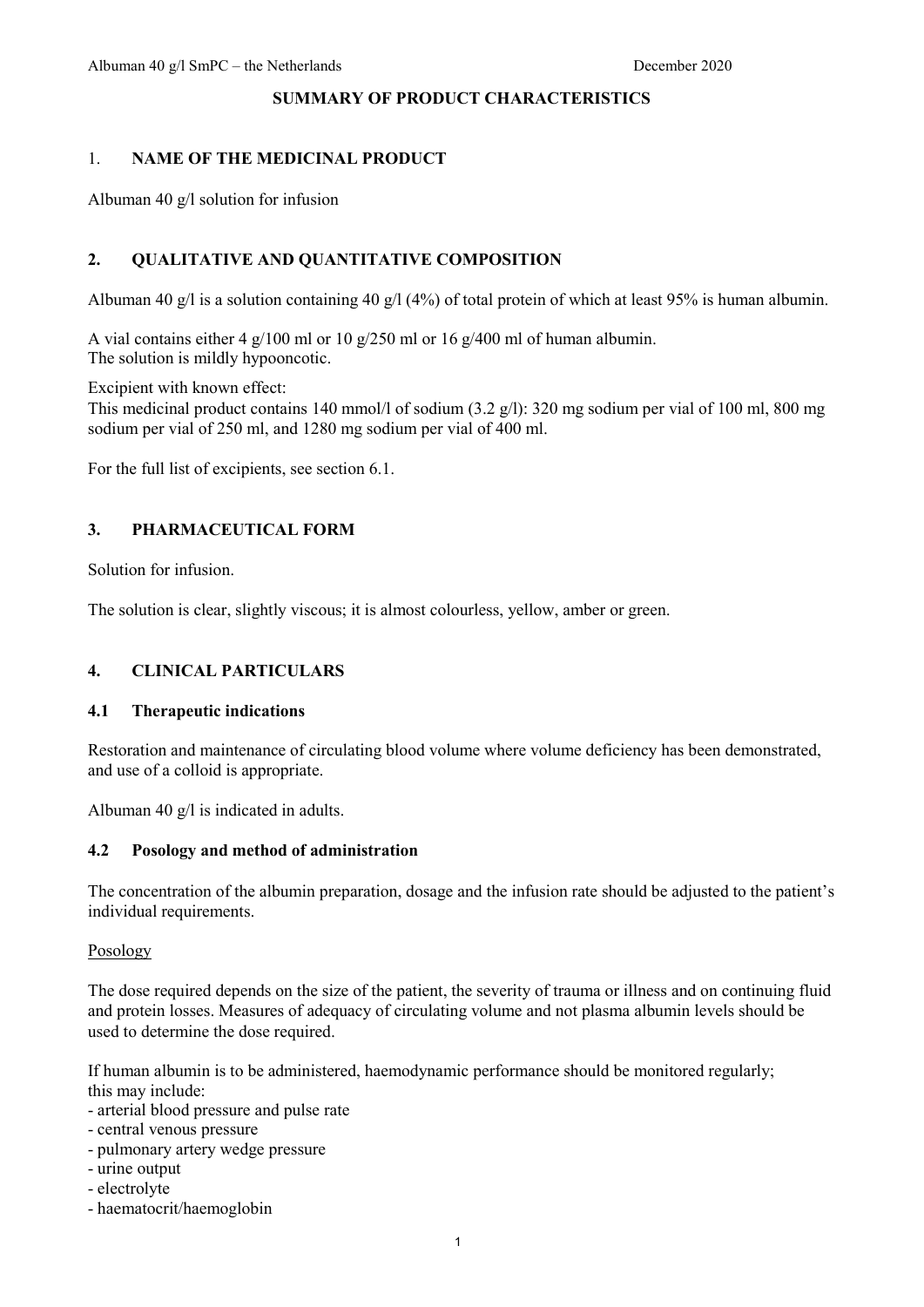# *Paediatric population*

Data on the use of Albuman 40 g/l in children and adolescents (0-18 years) are limited; therefore, the product should only be administered to these individuals if the benefits clearly outweigh potential risks. The posology in children and adolescents should be adjusted to the patient's individual requirements.

### Method of administration

Albuman 40 g/l solution can be directly administered by the intravenous route. The infusion rate should be adjusted according to the individual circumstances and the indication.

In plasma exchange the infusion rate should be adjusted to the rate of removal.

### **4.3 Contraindications**

Hypersensitivity to the active substance or to any of the excipients listed in section 6.1.

### **4.4 Special warnings and precautions for use**

Traceability:

In order to improve the traceability of biological medicinal products, the name and the batch number of the administered product should be clearly recorded.

Suspicion of allergic or anaphylactic type reactions requires immediate discontinuation of the injection. In case of shock, standard medical treatment for shock should be implemented.

Albumin should be used with caution in conditions where hypervolaemia and its consequences or haemodilution could represent a special risk for the patient. Examples of such conditions are:

- decompensated cardiac insufficiency
- hypertension
- oesophageal varices
- pulmonary oedema
- haemorrhagic diathesis
- severe anaemia
- renal and post-renal anuria

200 g/l human albumin solutions are relatively low in electrolytes compared to the 40 g/l human albumin solutions. When albumin is given, the electrolyte status of the patient should be monitored (see section 4.2) and appropriate steps taken to restore or maintain electrolyte balance.

Albumin solutions must not be diluted with water for injections as this may cause haemolysis in recipients.

If comparatively large volumes of albumin solution are to be replaced, controls of coagulation and haematocrit are necessary. Care must be taken to ensure adequate substitution of other blood constituents (coagulation factors, electrolytes, platelets and erythrocytes).

Hypervolaemia may occur if the dosage and rate of infusion are not adjusted to the patients circulatory situation At the first clinical signs of cardiovascular overload (headache, dyspnoea, jugular vein congestion), or increased blood pressure, raised venous pressure and pulmonary oedema, the infusion should be stopped immediately.

This medicinal product contains 140 mmol/l of sodium (3.2 g/l):

320 mg sodium per vial of 100 ml, equivalent to 16 % of the WHO recommended maximum daily intake of 2 g sodium for an adult.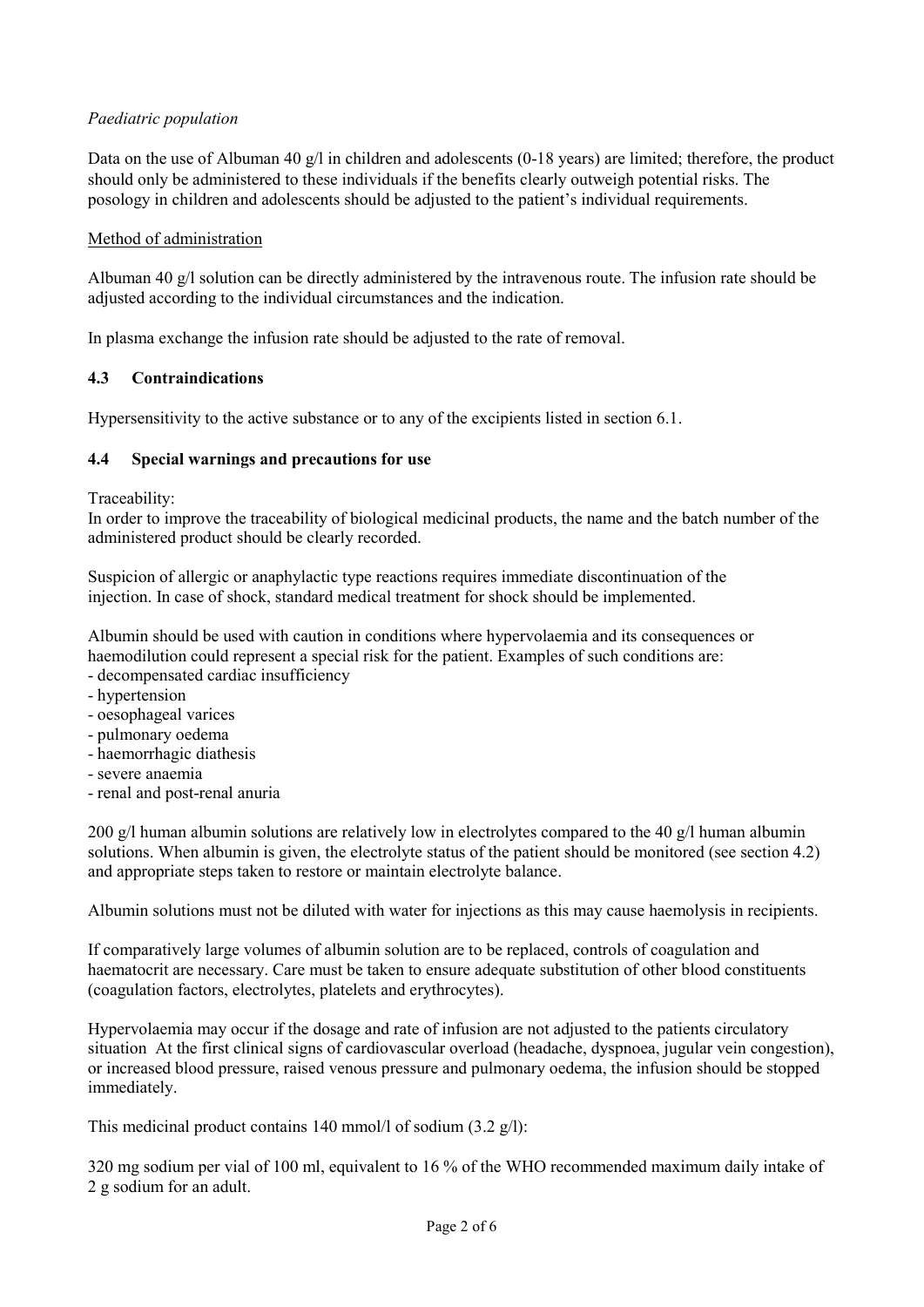800 mg sodium per vial of 250 ml, equivalent to 40 % of the WHO recommended maximum daily intake of 2 g sodium for an adult.

1280 mg sodium per vial of 400 ml, equivalent to 64 % of the WHO recommended maximum daily intake of 2 g sodium for an adult.

To be taken into consideration by patients on a controlled sodium diet.

Standard measures to prevent infections resulting from the use of medicinal products prepared from human blood or plasma include selection of donors, screening of individual donations and plasma pools for specific markers of infection and the inclusion of effective manufacturing steps for the inactivation/removal of viruses. Despite this, when medicinal products prepared from human blood or plasma are administered, the possibility of transmitting infective agents cannot be totally excluded. This also applies to unknown or emerging viruses and other pathogens.

There are no reports of virus transmission with albumin manufactured to European Pharmacopoeia specifications by established processes.

### **4.5 Interaction with other medicinal products and other forms of interaction**

No specific interactions of human albumin with other medicinal products are known.

### **4.6 Fertility, pregnancy and lactation**

#### Pregnancy

The safety of Albuman for use in human pregnancy has not been established in controlled clinical trials. However, clinical experience with albumin suggests that no harmful effects on the course of pregnancy, or on the foetus and the neonate are to be expected.

#### Fertility

No animal reproduction studies have been conducted with Albuman.

Experimental animal studies are insufficient to assess the safety with respect to reproduction, development of the embryo or foetus, the course of gestation and peri- and postnatal development. However, albumin is a normal constituent of human blood.

#### **4.7 Effects on ability to drive and use machines**

No effects on the ability to drive and use machines have been observed.

#### **4.8 Undesirable effects**

Mild reactions such as flush, urticaria, fever and nausea occur rarely. These reactions normally disappear rapidly when the infusion rate is slowed down or the infusion is stopped. Very rarely, severe reactions such as shock may occur. In these cases, the infusion should be stopped and an appropriate treatment should be initiated.

For safety with respect to transmissible agents, see 4.4.

#### Reporting of suspected adverse reactions

Reporting suspected adverse reactions after authorisation of the medicinal product is important. It allows continued monitoring of the benefit/risk balance of the medicinal product. Healthcare professionals are asked to report any suspected adverse reactions via the Netherlands pharmacovigilance centre Lareb; Website: [www.lareb.nl.](http://www.lareb.nl/)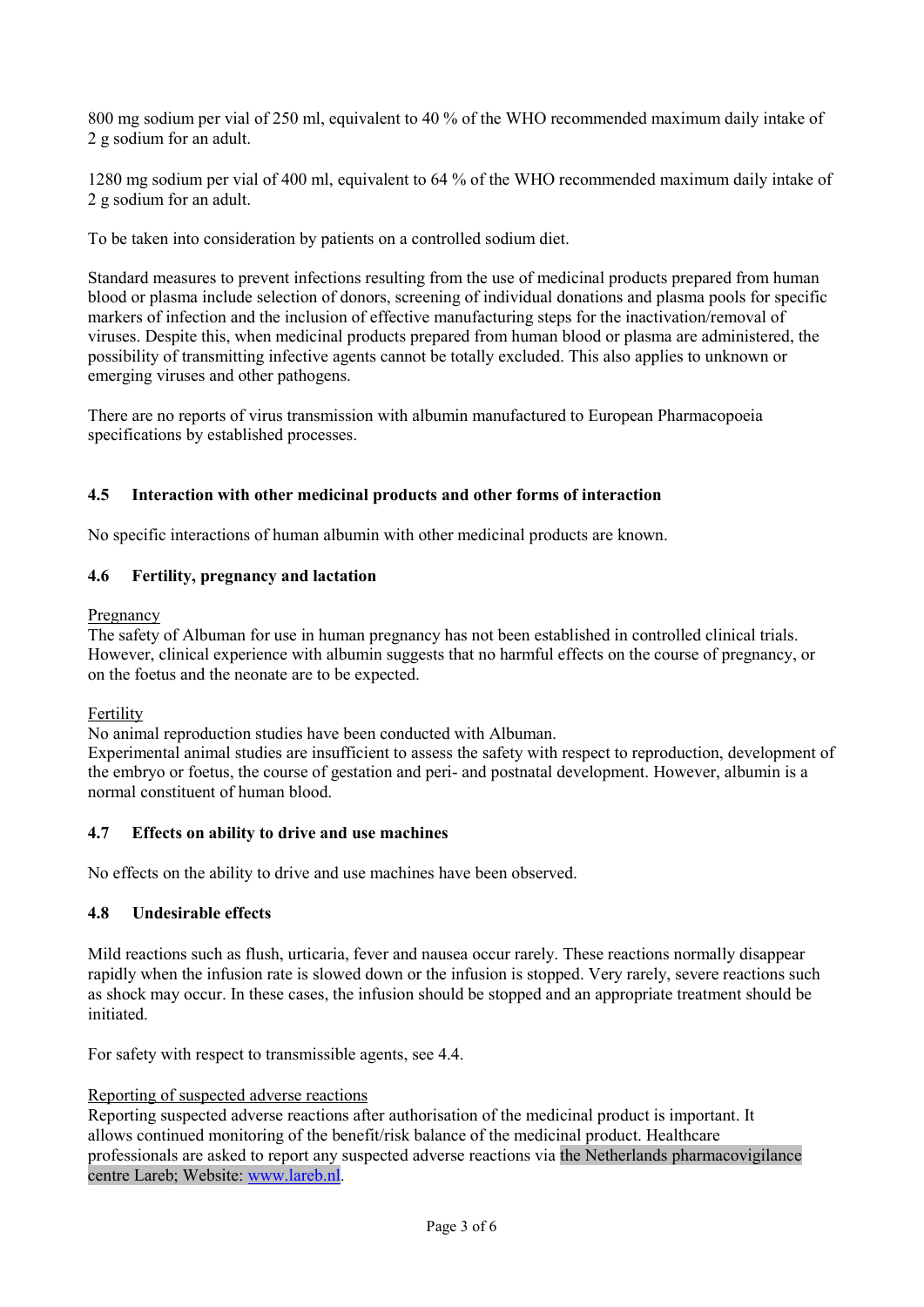## **4.9 Overdose**

Hypervolaemia may occur if the dosage and rate of infusion are too high. At the first clinical signs of cardiovascular overload (headache, dyspnoea, jugular vein congestion), or increased blood pressure, raised central venous pressure and pulmonary oedema, the infusion should be stopped immediately and the patient's haemodynamic parameters carefully monitored.

# **5. PHARMACOLOGICAL PROPERTIES**

## **5.1 Pharmacodynamic properties**

Pharmacotherapeutic group: plasma substitutes and plasma protein fractions, ATC code: B05AA01.

Human albumin accounts quantitatively for more than half of the total protein in the plasma and represents about 10% of the protein synthesis activity of the liver.

Physico-chemical data: Human albumin 40 g/l is mildly hypooncotic to normal plasma.

The most important physiological functions of albumin results from its contribution to oncotic pressure of the blood and transport function. Albumin stabilises circulating blood volume and is a carrier of hormones, enzymes, medicinal products and toxins.

### **5.2 Pharmacokinetic properties**

Under normal conditions, the total exchangeable albumin pool is 4-5 g/kg body weight, of which 40-45% is present intravascularly and 55-60% in the extravascular space. Increased capillary permeability will alter albumin kinetics and abnormal distribution may occur in conditions such as severe burns or septic shock.

Under normal conditions, the average half-life of albumin is about 19 days. The balance between synthesis and breakdown is normally achieved by feedback regulation. Elimination is predominantly intracellular and due to lysosome proteases.

In healthy individuals, less than 10% of infused albumin leaves the intravascular compartment during the first 2 hours following infusion. There is considerable individual variation in the effect on plasma volume. In some patients the plasma volume can remain increased for some hours. However, in critically ill patients, albumin can leak out of the vascular space in substantial amounts and at an unpredictable rate.

## **5.3 Preclinical safety data**

Human albumin is a normal constituent of human plasma and acts like physiological albumin.

In animals, single dose toxicity testing is of little relevance and does not permit the evaluation of toxic or lethal doses or a dose-effect relationship. Repeated dose toxicity testing is impracticable due to the development of antibodies to heterologous protein in animal models.

To date, human albumin has not been reported to be associated with embryo-foetal toxicity, oncogenic or mutagenic potential.

No signs of acute toxicity have been described in animal models.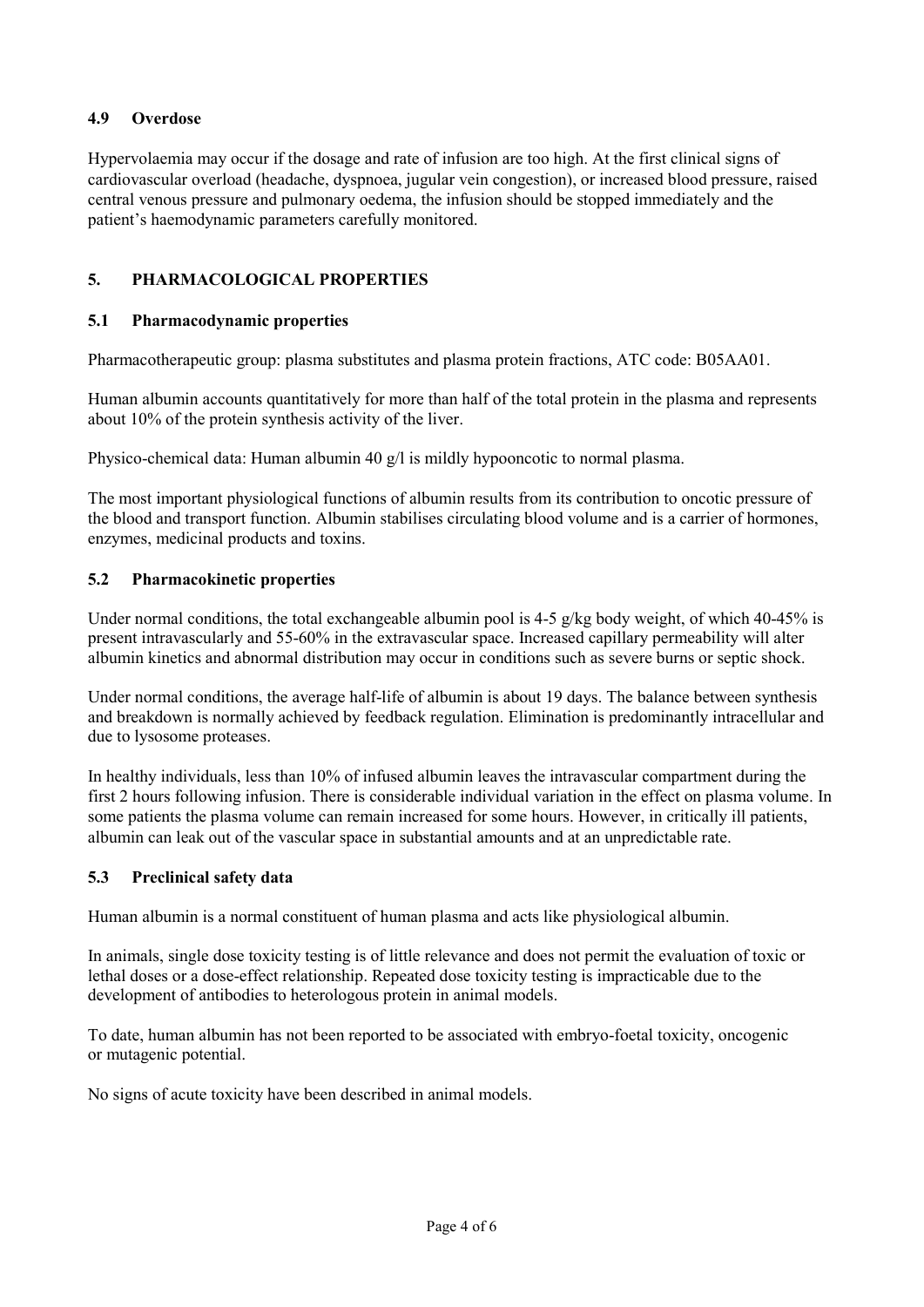# **6. PHARMACEUTICAL PARTICULARS**

## **6.1 List of excipients**

Sodium caprylate, sodium chloride, sodium hydroxide or hydrochloric acid, , water for injections.

# **6.2 Incompatibilities**

This medicinal product must not be mixed with other medicinal products, whole blood and packed red cells .

# **6.3 Shelf life**

3 years.

After first opening: the product should be used immediately.

# **6.4 Special precautions for storage**

Store below 25°C. Do not freeze. Store in the original package in order to protect from light.

# **6.5 Nature and contents of container**

100 ml, 250 ml or 400 ml of solution in a vial (glass type II) with stopper (bromobutyl): pack size of 1.

Not all pack sizes may be marketed.

# **6.6 Special precautions for disposal and other handling**

The preparation can be directly administered by the intravenous route.

Albumin solutions must not be diluted with water for injections as this may cause haemolysis in recipients.

If large volumes are administered, the product should be warmed to room or body temperature before use.

Do not use solutions which are cloudy or have deposits. This may indicate that the protein is unstable or that the solution has become contaminated.

Once the container has been opened, the contents should be used immediately. Any unused medicinal product or waste material should be disposed of in accordance with local requirements.

# **7. MARKETING AUTHORISATION HOLDER**

Sanquin Plasma Products B. V. Plesmanlaan 125 NL-1066 CX Amsterdam The Netherlands

## **8. MARKETING AUTHORISATION NUMBER**

Marketing authorisation number in the Netherlands: RVG 103594